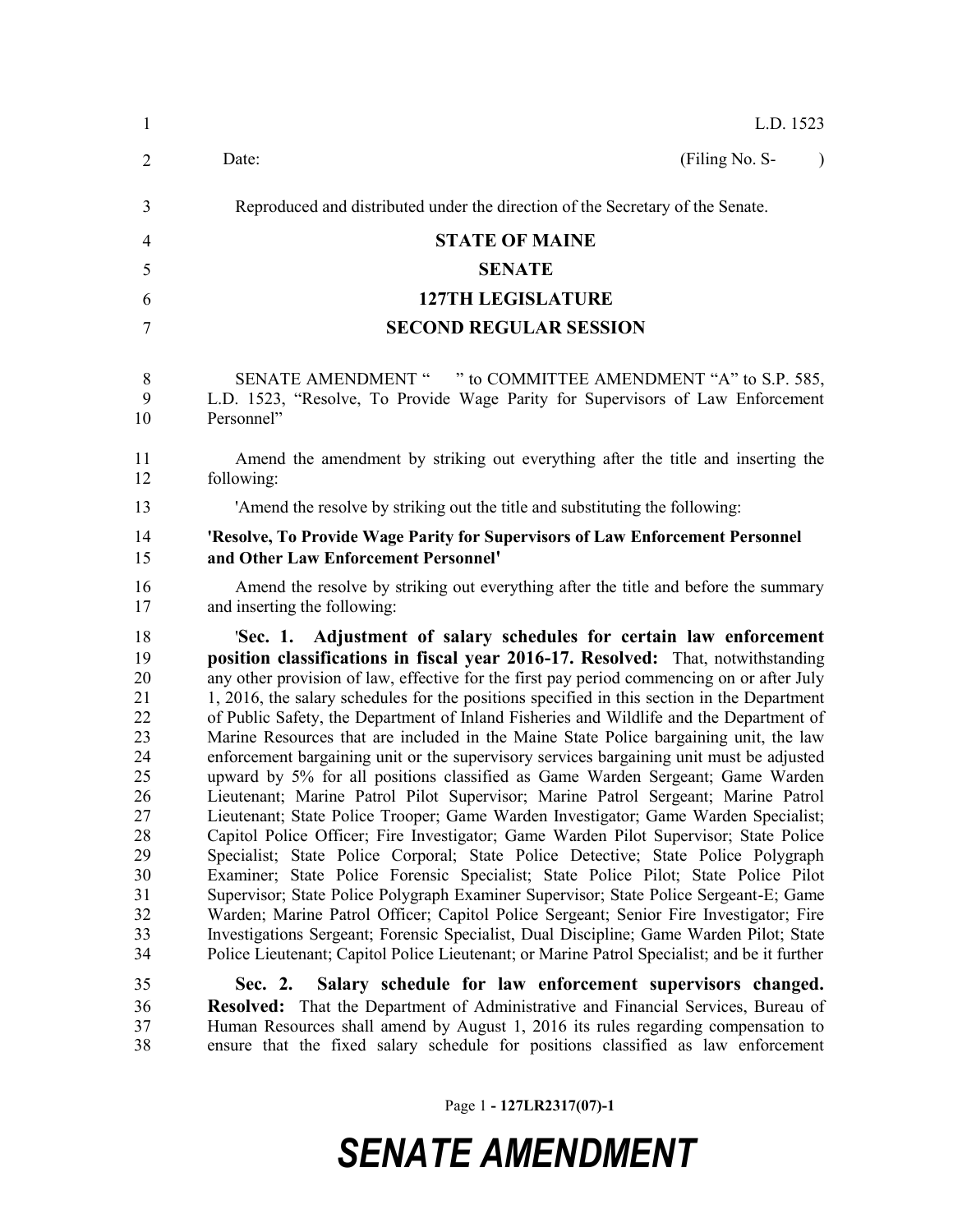supervisors within the Department of Agriculture, Conservation and Forestry and the Baxter State Park Authority is increased by 5%, effective for the first pay period commencing on or after July 1, 2016; and be it further

 **Sec. 3. Salary schedule for senior motor vehicle detectives changed. Resolved:** That the Department of Administrative and Financial Services, Bureau of Human Resources shall amend by August 1, 2016 its rules regarding compensation to ensure that the fixed salary schedule for positions classified as senior motor vehicle detectives within the Department of the Secretary of State is increased by 5%, effective for the first pay period commencing on or after July 1, 2016; and be it further

 **Sec. 4. Certain law enforcement confidential positions; similar and equitable treatment. Resolved:** That the Department of Administrative and Financial Services, Bureau of Human Resources shall adjust upward the salary schedules for those law enforcement confidential positions in the Department of Public Safety, the Department of Inland Fisheries and Wildlife and the Department of Marine Resources that the bureau determines to be similar to the law enforcement positions listed in section 16 1. The salary schedules must be adjusted consistently with the salary adjustment for the law enforcement positions listed in section 1. For the purposes of this section, "confidential position" means a position within the executive branch that is a position excluded from bargaining units pursuant to the Maine Revised Statutes, Title 26, section 979-A, subsection 6, paragraphs B, C, D, I and J, including a probationary employee in such an excluded position; and be it further

 **Sec. 5. Positions subject to adjustment or approval by the Governor. Resolved:** That the Governor may adjust in a manner consistent with the salary adjustment for the law enforcement positions listed in section 1 the salary schedules for unclassified law enforcement positions in the Department of Public Safety, the Department of Inland Fisheries and Wildlife and the Department of Marine Resources whose salaries are subject to the Governor's adjustment or approval; and be it further

 **Sec. 6. Transfer from Salary Plan program and special account funding. Resolved:** That the funds in the Salary Plan program, General Fund account within the Department of Administrative and Financial Services may be used as needed in allotment by financial order upon the recommendation of the State Budget Officer and approval of the Governor to be used for the economic items contained in this resolve and in Public Law 2015, chapter 376 in fiscal year 2016-17. Positions supported from sources other than the General Fund and the Highway Fund must be funded from those other sources. Transfers from the Salary Plan program pursuant to this resolve may not exceed \$2,442,380 in fiscal year 2016-17.' '

- **SUMMARY**
- This amendment provides for a 5% upward adjustment of salary schedules for certain law enforcement positions in the Department of Public Safety, the Department of Inland Fisheries and Wildlife and the Department of Marine Resources.
- This amendment also incorporates the salary increases for law enforcement supervisors as proposed in the resolve, except that it adds senior motor vehicle detective

Page 2 **- 127LR2317(07)-1**

## *SENATE AMENDMENT*